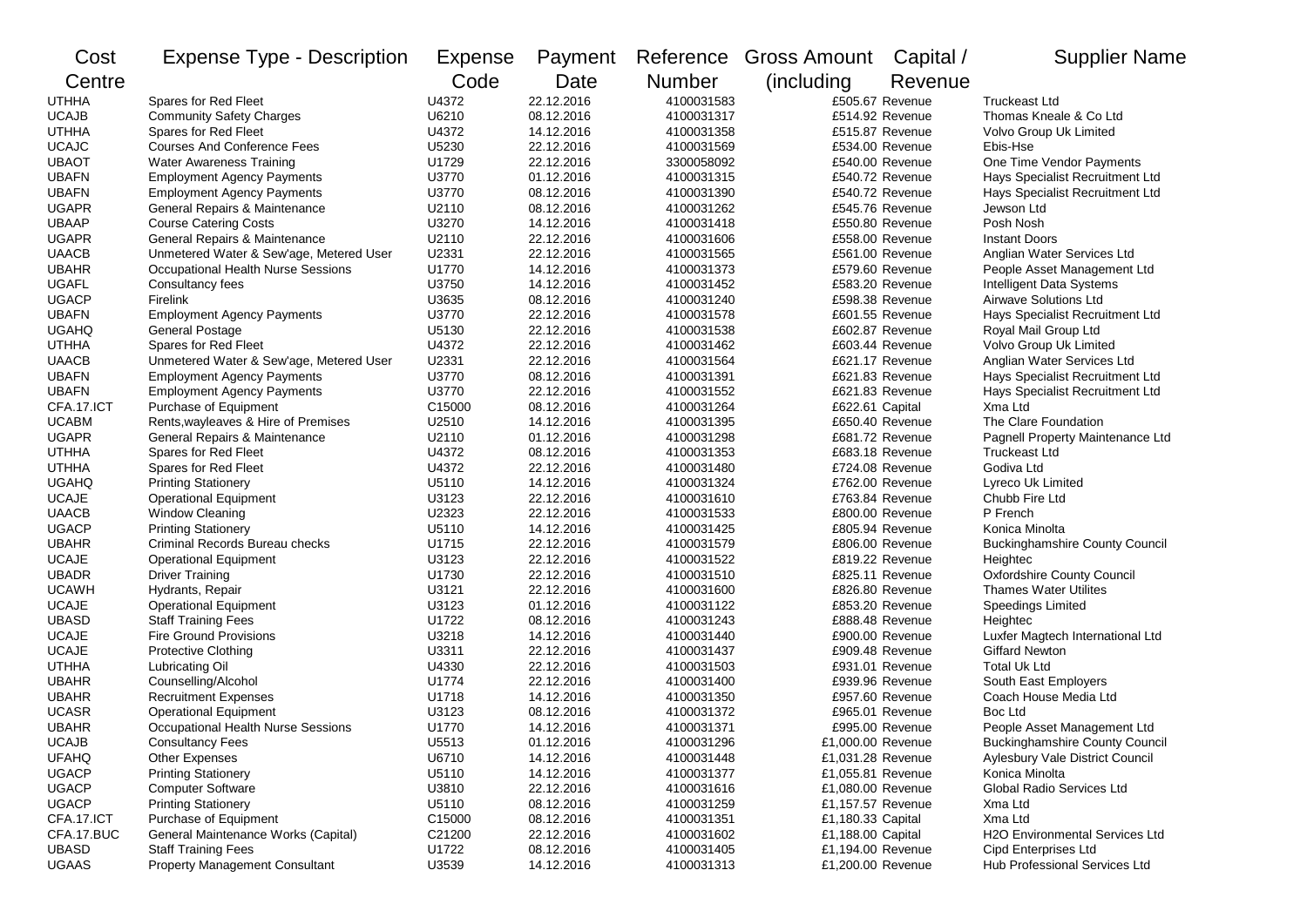| Cost         | <b>Expense Type - Description</b>        | Expense | Payment    |               | Reference Gross Amount | Capital / | <b>Supplier Name</b>                  |
|--------------|------------------------------------------|---------|------------|---------------|------------------------|-----------|---------------------------------------|
| Centre       |                                          | Code    | Date       | <b>Number</b> | (including)            | Revenue   |                                       |
| <b>UFAHQ</b> | Consultancy fees                         | U3750   | 14.12.2016 | 4100031322    | £1,223.95 Revenue      |           | Gresham (Sms) Ltd                     |
| <b>UCAJE</b> | Eqpt Tools & Materials - Hose            | U3120   | 14.12.2016 | 4100031436    | £1,264.20 Revenue      |           | Fire Hosetech Ltd                     |
| <b>UTHHA</b> | Vehicle Installation                     | U3640   | 08.12.2016 | 4100031352    | £1,308.24 Revenue      |           | Quartix                               |
| <b>UCAJE</b> | Protective Clothing                      | U3311   | 22.12.2016 | 4100031427    | £1,359.54 Revenue      |           | Safequip Ltd                          |
| <b>UCAJE</b> | Uniforms                                 | U3310   | 08.12.2016 | 4100031274    | £1,390.25 Revenue      |           | Mwuk T/A Dimensions                   |
| <b>UCAJE</b> | <b>Operational Equipment</b>             | U3123   | 22.12.2016 | 4100031516    | £1,401.00 Revenue      |           | Weber Rescue Uk Ltd                   |
| <b>UTHHA</b> | Vehicle Installation                     | U3640   | 08.12.2016 | 4100031362    | £1,434.00 Revenue      |           | John Lamb Commercials                 |
| <b>UBACI</b> | Consultancy fees                         | U3750   | 01.12.2016 | 4100031321    | £1,440.00 Revenue      |           | Kb Tech Ltd                           |
| <b>UAAFD</b> | Trade Refuse Disposal, Cesspools & Pests | U2324   | 08.12.2016 | 4100031403    | £1,524.17 Revenue      |           | Grundon Waste Management Ltd          |
| <b>UGAPR</b> | General Repairs & Maintenance            | U2110   | 22.12.2016 | 4100031545    | £1,530.00 Revenue      |           | Higham Flat Roofing Ltd               |
| <b>UGAPR</b> | General Repairs & Maintenance            | U2110   | 22.12.2016 | 4100031546    | £1,556.40 Revenue      |           | Higham Flat Roofing Ltd               |
| CFA.17.ICT   | Purchase of Equipment                    | C15000  | 22.12.2016 | 4100031477    | £1,572.84 Capital      |           | Xma Ltd                               |
| <b>UCAJE</b> | <b>Operational Equipment</b>             | U3123   | 22.12.2016 | 4100031549    | £1,583.83 Revenue      |           | Delta Fire Ltd                        |
| CFA.17.BUC   | Purchase of Furniture                    | C13000  | 08.12.2016 | 4100031248    | £1,608.00 Capital      |           | The Studybed Company                  |
| <b>UGACP</b> | Cellphones                               | U3621   | 14.12.2016 | 4100031308    | £1,666.14 Revenue      |           | Vodafone Limited (Corporate)          |
| <b>UTHHA</b> | Vehicle Installation                     | U3640   | 14.12.2016 | 4100031393    | £1,800.00 Revenue      |           | John Lamb Commercials                 |
| <b>UCAJG</b> | <b>Operational Equipment</b>             | U3123   | 14.12.2016 | 4100031445    | £1,933.94 Revenue      |           | Draeger Safety Uk Limited             |
| <b>UGAPR</b> | <b>Cleaning - Contract Services</b>      | U2325   | 22.12.2016 | 4100031527    | £1,935.18 Revenue      |           | Ever Brite Cleaning Services          |
| <b>UBASD</b> | <b>Staff Training Fees</b>               | U1722   | 14.12.2016 | 4100031409    | £1,938.00 Revenue      |           | The Fire Service College Limited      |
| <b>UAACB</b> | Legionella                               | U2114   | 08.12.2016 | 4100031291    | £1,980.00 Revenue      |           | <b>H2O Environmental Services Ltd</b> |
| <b>UGAPR</b> | <b>Property Management Consultant</b>    | U3539   | 14.12.2016 | 4100031442    | £2,200.00 Revenue      |           | Williams Energy Services Ltd          |
| <b>UGACP</b> | <b>Computer Maintenance</b>              | U3815   | 14.12.2016 | 4100031376    | £2,400.00 Revenue      |           | Systemsup Ltd                         |
| <b>UGAPT</b> | <b>Employment Agency Payments</b>        | U3770   | 01.12.2016 | 4100031316    | £2,416.80 Revenue      |           | Hays Specialist Recruitment Ltd       |
| <b>UGAPT</b> | <b>Employment Agency Payments</b>        | U3770   | 08.12.2016 | 4100031392    | £2,416.80 Revenue      |           | Hays Specialist Recruitment Ltd       |
| <b>UGAPT</b> | <b>Employment Agency Payments</b>        | U3770   | 22.12.2016 | 4100031553    | £2,416.80 Revenue      |           | Hays Specialist Recruitment Ltd       |
| <b>UGAPT</b> | <b>Employment Agency Payments</b>        | U3770   | 22.12.2016 | 4100031577    | £2,416.80 Revenue      |           | Hays Specialist Recruitment Ltd       |
| <b>UCASR</b> | <b>Protective Clothing</b>               | U3311   | 14.12.2016 | 4100031385    | £2,529.54 Revenue      |           | Safequip Ltd                          |
| <b>UBAHR</b> | Occupational Health Nurse Sessions       | U1770   | 01.12.2016 | 4100031304    | £2,548.40 Revenue      |           | People Asset Management Ltd           |
| <b>UBAOT</b> | Water Awareness Training                 | U1729   | 22.12.2016 | 4100031596    | £2,656.00 Revenue      |           | Cardiff International White Water     |
| <b>UGACP</b> | <b>Telephone Communications</b>          | U3630   | 08.12.2016 | 4100031235    | £2,681.88 Revenue      |           | Updata Infrastructure Uk              |
| <b>UCAJC</b> | Subs To Professional & National Bodies   | U6110   | 14.12.2016 | 4100031489    | £2,700.00 Revenue      |           | Health & Safety Laboratory            |
| <b>UAAFC</b> | <b>Planned Preventative Maintenance</b>  | U2151   | 22.12.2016 | 4100031511    | £2,780.31 Revenue      |           | Oak Park Alarms Security Serv Ltd     |
| <b>UGAPR</b> | <b>Cleaning - Contract Services</b>      | U2325   | 22.12.2016 | 4100031529    | £3,009.64 Revenue      |           | <b>Antac Support Service</b>          |
| <b>UGACP</b> | <b>Printing Stationery</b>               | U5110   | 08.12.2016 | 4100031233    | £3,067.64 Revenue      |           | Konica Minolta                        |
| <b>UCAJE</b> | <b>Operational Equipment</b>             | U3123   | 14.12.2016 | 4100031286    | £3,088.80 Revenue      |           | <b>Collins Nets Ltd</b>               |
| <b>UGACP</b> | <b>Telephone Communications</b>          | U3630   | 14.12.2016 | 4100031417    | £3,302.72 Revenue      |           | Daisy Telecoms Ltd                    |
| <b>UCAJE</b> | <b>Operational Equipment</b>             | U3123   | 22.12.2016 | 4100031541    | £3,338.70 Revenue      |           | Weber Rescue Uk Ltd                   |
| <b>UCAJE</b> | <b>Operational Equipment</b>             | U3123   | 14.12.2016 | 4100031439    | £3,404.29 Revenue      |           | Heightec                              |
| <b>UGAHQ</b> | Electricity                              | U2313   | 14.12.2016 | 4100031486    | £4,323.34 Revenue      |           | Haven Power                           |
| <b>UGACP</b> | Cellphones                               | U3621   | 14.12.2016 | 4100031407    | £4,512.75 Revenue      |           | Ee Ltd                                |
| <b>UFAHQ</b> | Subs To Professional & National Bodies   | U6110   | 14.12.2016 | 4100031446    | £4,567.20 Revenue      |           | Keyways / Pavillion Publishing Ltd    |
| <b>UCAJE</b> | <b>PPE Repairs</b>                       | U3312   | 14.12.2016 | 4100031435    | £4,917.23 Revenue      |           | Bristol Uniform Limited (Care A/C)    |
| CFA.17.ICT   | Purchase of Equipment                    | C15000  | 01.12.2016 | 4100031320    | £5,154.77 Capital      |           | Updata Infrastructure Uk              |
| <b>UBASD</b> | <b>Staff Training Fees</b>               | U1722   | 08.12.2016 | 4100031406    | £6,144.00 Revenue      |           | <b>Tactical Hazmat Ltd</b>            |
| CFA.17.BUC   | General Maintenance Works (Capital)      | C21200  | 14.12.2016 | 4100031410    | £6,326.10 Capital      |           | Jet Contruction (Mk) Ltd              |
| <b>UGACP</b> | <b>Computer Maintenance</b>              | U3815   | 08.12.2016 | 4100031173    | £6,326.56 Revenue      |           | Multitone Electronics Plc             |
| <b>UCAJC</b> | Subs To Professional & National Bodies   | U6110   | 14.12.2016 | 4100031420    | £6,396.00 Revenue      |           | Ihs Global Ltd                        |
| UBASD        | <b>Staff Training Fees</b>               | U1722   | 22.12.2016 | 4100031523    | £6,583.20 Revenue      |           | The Fire Service College Limited      |
| <b>UAAFD</b> | Gas                                      | U2312   | 08.12.2016 | 4100031401    | £6,702.17 Revenue      |           | Gazprom Energy                        |
| CFA.16.MKP   | Purchase of Other Items                  | C17000  | 22.12.2016 | 4100031518    | £6,975.60 Capital      |           | <b>Blake Morgan</b>                   |
| <b>UCAJB</b> | <b>Community Safety Charges</b>          | U6210   | 22.12.2016 | 4100031617    | £7,586.40 Revenue      |           | Global Radio Services Ltd             |